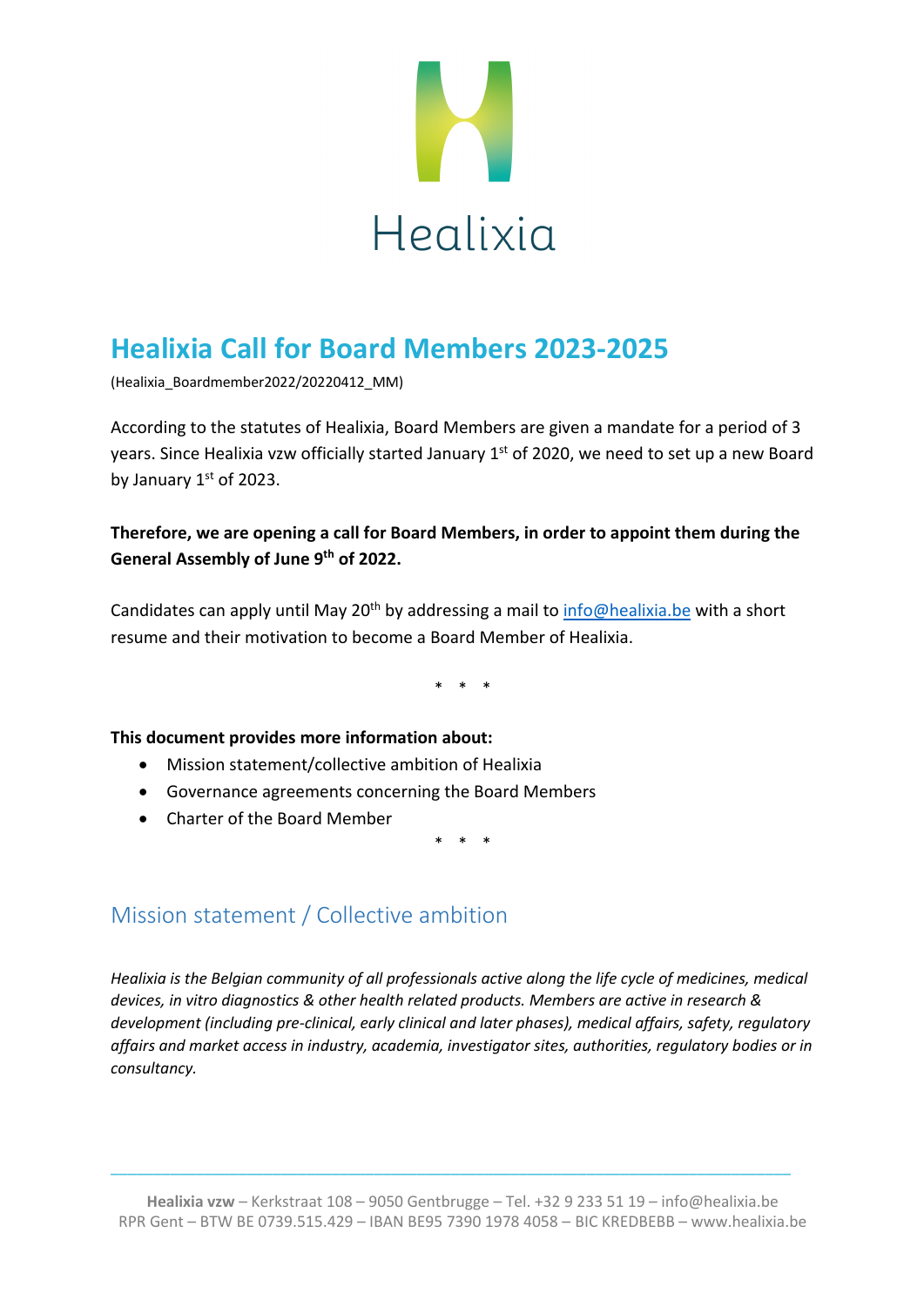

*Healixia provides development, education, training and networking opportunities across all members and disciplines. Healixia aims to further professionalize its members and concerned disciplines and is open to work with all relevant stakeholders towards a strong community of professionals in Belgium.*

#### Governance agreements

(Cf. 'Healixia Essentials/Intern Reglement' Version v1.0 – 4/12/2019 – Adopted by the Board (Bestuursorgaan) dd. 4/12/2019)

The main principles concerning the composition of the Executive Board are the following:

- The Board exists of 2 representatives per Domain. They are elected for 3 years.
- A President and Vice-President is appointed amongst the Board Members. They cannot be representatives of the same Domain.
- The Boardmeeting will only take place when all Domains are represented
- The Board will meet at least 4 times per year, with at least 2 face-to-face meetings.

The main task of the Executive Board (complementary to its legal obligations, cf. vzw-wetgeving) are:

- Pursuing alignment and further integration of the activities of the Domains in order to be compliant to the Mission Statement/Collective Ambition. Each Domain-representative will have to report about planned activities in order for the Board to scrutinize possible alignment,
- Encouraging, developing and implementing (new) collective actions and activities
- Overall supervision of the work done by the volunteers in the Domains and by the secretariat (especially the financials)
- Installing Committees or Task Forces if deemed necessary

\* \* \*

In addition to this we ask Board Members to attend the General Assembly (which is compulsory according to the new vzw-wetgeving) and the yearly strategic session (half/one day event with Board and if relevant with the members active in the Healixia Domain Education Groups).

All other commitments, e.g. representation during a Healixia or external event, preparing an article etc., are to be agreed upon in mutual consent.

There is no financial compensation or renumeration for the work of a Board Member as described above. Healixia has an insurance, specifically for the work of the Board Members ('Bestuurdersaanspakelijkheidsverzekering') and the secretariat gives any support needed.